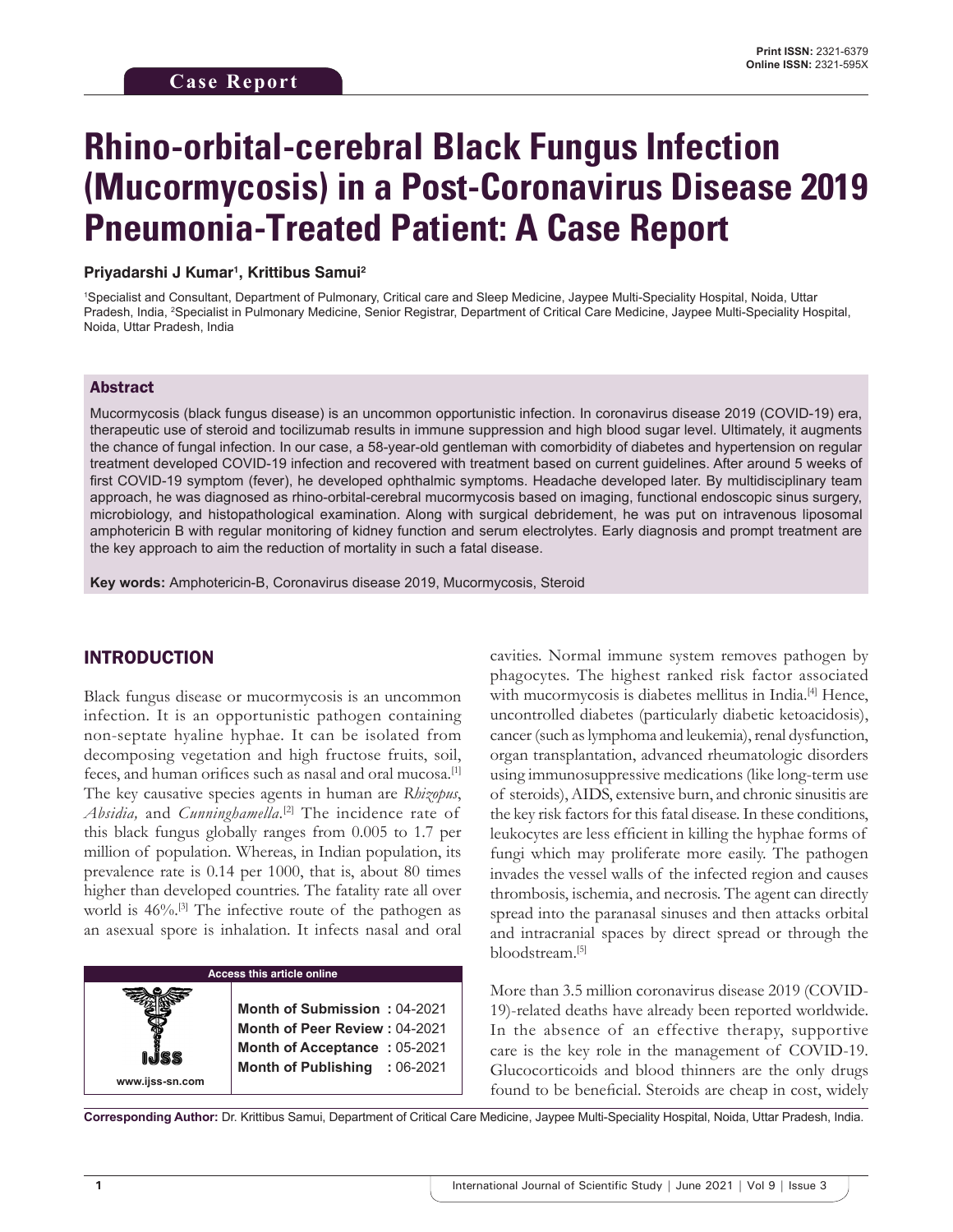available and have shown to reduce mortality in hypoxemic COVID-19 patients. Thus, steroid can increase the risk of secondary infections by suppressing immune system. Moreover, the immune dysregulation caused by the COVID-19 virus and the use of tocilizumab further augment the risk in such patients.<sup>[6]</sup>

## CASE REPORT

In our case study, a 58-year-old gentleman, previously a known case of type II diabetes and hypertension on regular treatment with oral drugs, had a history of intermittent episodes of fever for 13 days along with cough and progressive increased breathlessness for 3 days. On clinical examination, he was conscious and co-operative. His pulse was 88/m. Blood pressure was 140/78. Respiratory rate was 30/min. Temperature was 98.8 degree F. His oxygen saturation was 84% on room air. On chest auscultation, inspiratory crackles were audible on multiple areas of chest. On routine investigation, he had hemoglobin level of 10.5 gm%, total leukocyte count of 6200 per mm3 (Neutrophil-70%), platelet count of 2.63 lakh per mm3 , HbA1c of 9.9%, CRP of 10 mg/lt, D-dimer of 720 ng/ml, IL6 of 14.03 pg/ml, urea of 81 mg/dl, creatinine of 1.12 mg/dl, sodium of 129 mEq/lt, potassium of 6.69 mmol/lt. Arterial blood gas showed type I respiratory failure. Chest X-ray revealed bilateral interstitial opacity, more on peripheral lung side [Figure 1a]. Throat swab for severe acute respiratory syndrome corona virus reverse transcription-polymerase chain reaction (SARS COVID19 RT-PCR) was positive. He was managed with antiviral, antibiotic, steroid, blood thinner, nebulization, oxygen by non-rebreathing facemask, intermittent noninvasive ventilation support, and other best supportive cares. After 3 weeks of treatment, he became COVID negative, improved clinically, and was shifted to general ward from ICU. High-resolution computed tomography (CT) thorax showed diffuse parenchymal lung changes [Figure 1b]. After about 5 weeks of onset of first COVID



**Figure 1 (a) Chest X-ray showing bilateral reticular opacity, more in periphery. (b) High-resolution computed tomography thorax showing diffuse parenchymal lung changes**

symptom, he developed left eye swelling, watering, and drooping of left eyelid diagnosed as left orbital cellulitis by Ophthalmologist. He had no nasal discharge, pain in nose, and loss of vision. Nasal puffiness was found on examination. Magnetic resonance imaging (MRI) of orbit and paranasal sinuses [Figure 2] was suggestive of likely infective fungal sinusitis with the left orbit, paranasal sinuses, and brain involvement. Headache started after 1 week of these ophthalmic symptoms. After surgical debridement, multiple punch biopsy of ethmoid and maxillary sinus was done by functional endoscopic sinus surgery approach. Histopathology was suggestive of invasive mucormycosis. Fungal culture of nasal tissue showed growth of *Rhizopus* species [Figure 3]. He was started treatment with intravenous liposomal amphotericin B with regular monitoring of kidney function and serum electrolyte. He is still with only little ptosis which is improving.

### **DISCUSSION**

Diagnosis of black fungus is an emergency. Because the pathogen invades blood vessels and progresses fast. Imaging shows the extension of the damage. Surgical debridement actually helps to confirm diagnosis by histopathological findings and increases the possibility of being cured.<sup>[1]</sup> COVID-19 pneumonia results extensive pulmonary disease and the subsequent alveolo-interstitial pathology that increases the risk of invasive fungal infections.



**Figure 2: Magnetic resonance imaging showing lesion in nose and paranasal sinus**